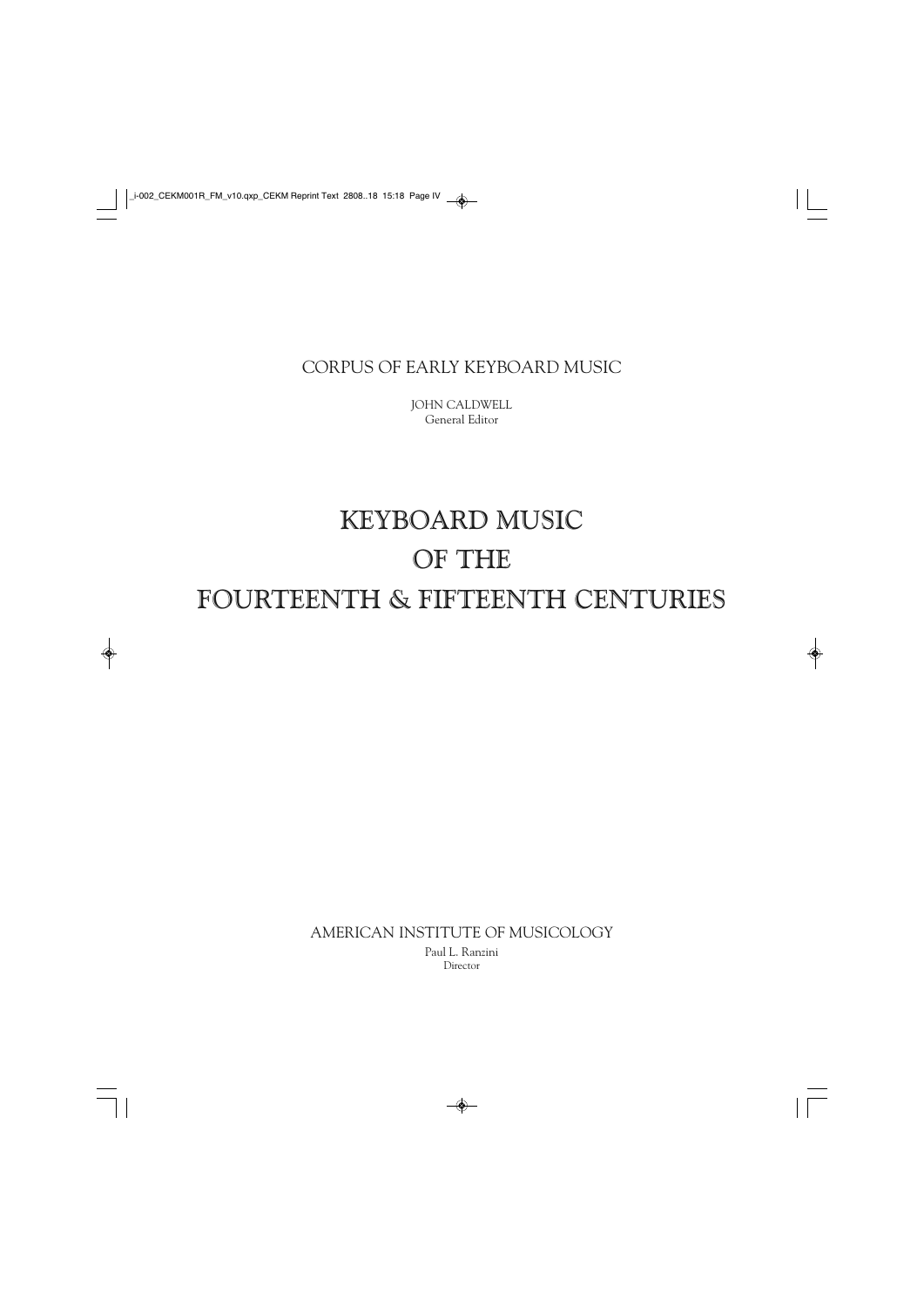## CORPUS OF EARLY KEYBOARD MUSIC

1

# KEYBOARD MUSIC OF THE FOURTEENTH & FIFTEENTH CENTURIES

Edited by Willi Apel



AMERICAN INSTITUTE OF MUSICOLOGY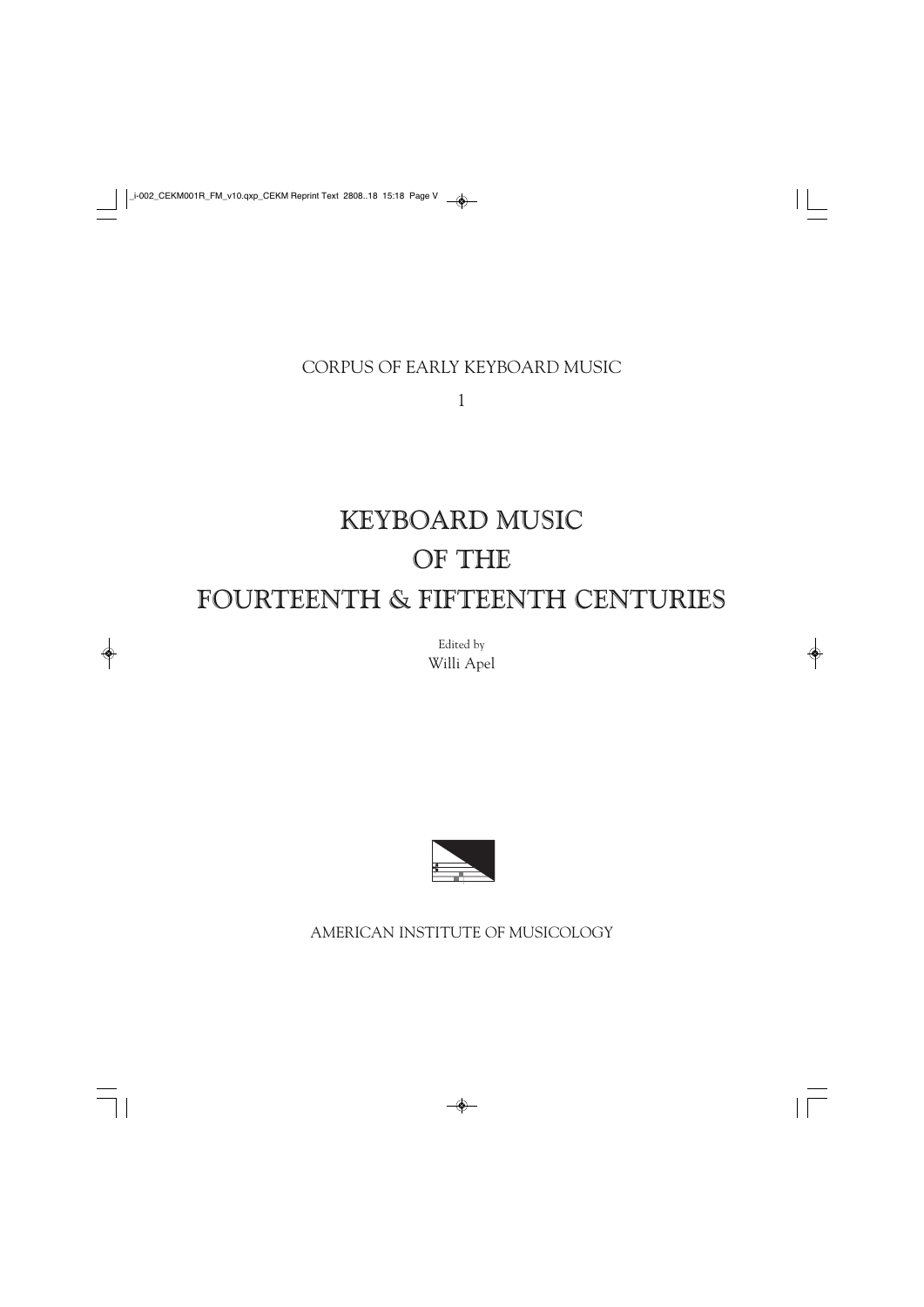The American Institute of Musicology publishes seven series of critical editions, scholarly studies, and reference works, as well as a journal, all dedicated to the study of music and culture in the Medieval, Renaissance, and early Baroque eras. The publications of the Institute are used by scholars and performers alike and constitute a major core collection of early music and theoretical writings on music.

Musica Disciplina (MD) Corpus Mensurabilis Musicae (CMM) Corpus of Early Keyboard Music (CEKM) Musicological Studies and Documents (MSD) Renaissance Manuscript Studies (RMS) Corpus Scriptorum de Musica (CSM) Miscellanea (MISC)

For information on establishing a standing order to any of our series, or for editorial guidlines on submitting proposals, please contact:

American Institute of Musicology, Verlag Corpusmusicae GmbH http://www.corpusmusicae.com orders@corpusmusicae.com info@corpusmusicae.com

©2018 by American Institute of Musicology, Verlag Corpusmusicae GmbH. All rights reserved. No part of this book may be reproduced or transmitted in any form by any electronic or mechanical means (including photocopying, recording, or information storage and retrieval) without permission in writing from the publisher.

Volume updates, if any, are posted on the website http://www.corpusmusicae.com.

The purchase of this edition does not convey the right to perform any part of it in public, or to make a recording of any part of it for any purpose. Such permission must be obtained in advance from the publisher.

The American Institute of Musicology is pleased to support scholars and performers in their use of its material for study or performance. Subscribers to CMM or CEKM, as well as patrons of subscribing institutions, are invited to apply for information about our "Copyright Sharing Policy."

ISBN-13 978-1-59551-521-6

Printed in the United States of America. @The paper used in this publication meets the minimum requirements of the American National Standard for Information Sciences – Permanence of Paper for Printed Library Materials, ANSI Z39.48-1992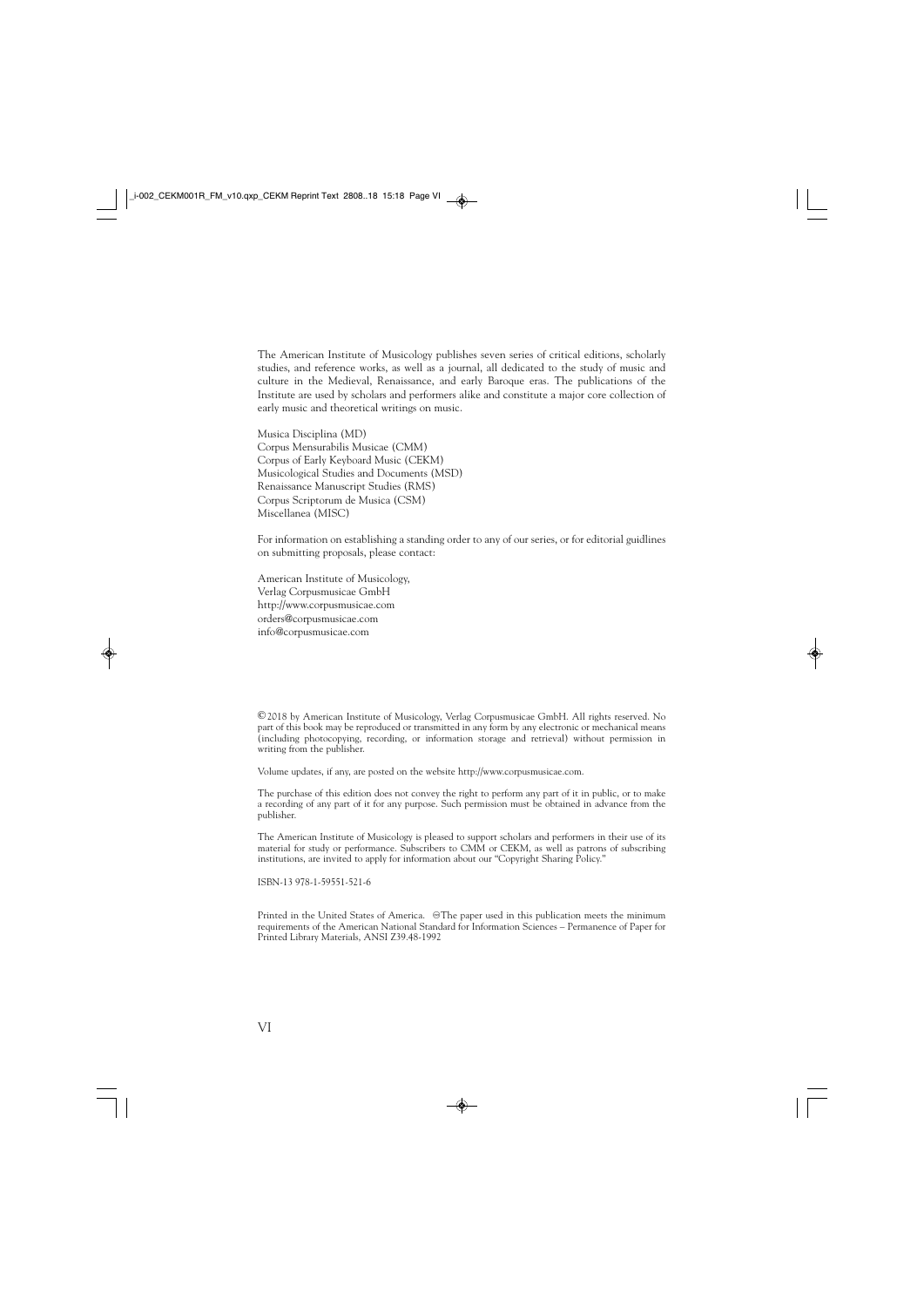### **CONTENTS**

| A. London, British Museum, Add. 28550                                                                                                          |
|------------------------------------------------------------------------------------------------------------------------------------------------|
| B. Oxford, Bodleian Library, Douce MS 381                                                                                                      |
| C. Vienna, Nationalbibliothek, Codex 3617                                                                                                      |
| D. Breslau, Staatsbibliothek, I Qu 438                                                                                                         |
| E. Breslau, Staatsbibliothek, I Qu 42<br>10. A Fragment from the Dominican Monastery  14<br>11. Incipit Fundamentum bonum p[edaliter] in c d a |
| F. Munich, Staatsbibliothek, Codex Latein 7755<br>12. A Composition Based on a German Song  16                                                 |
| G. Munich, Staatsbibliothek, Codex Latein 5963                                                                                                 |
| H. Berlin, Staatsbibliothek, Theol. Latein quarto 290                                                                                          |
| I. Breslau, Staatsbibliothek, IF 687                                                                                                           |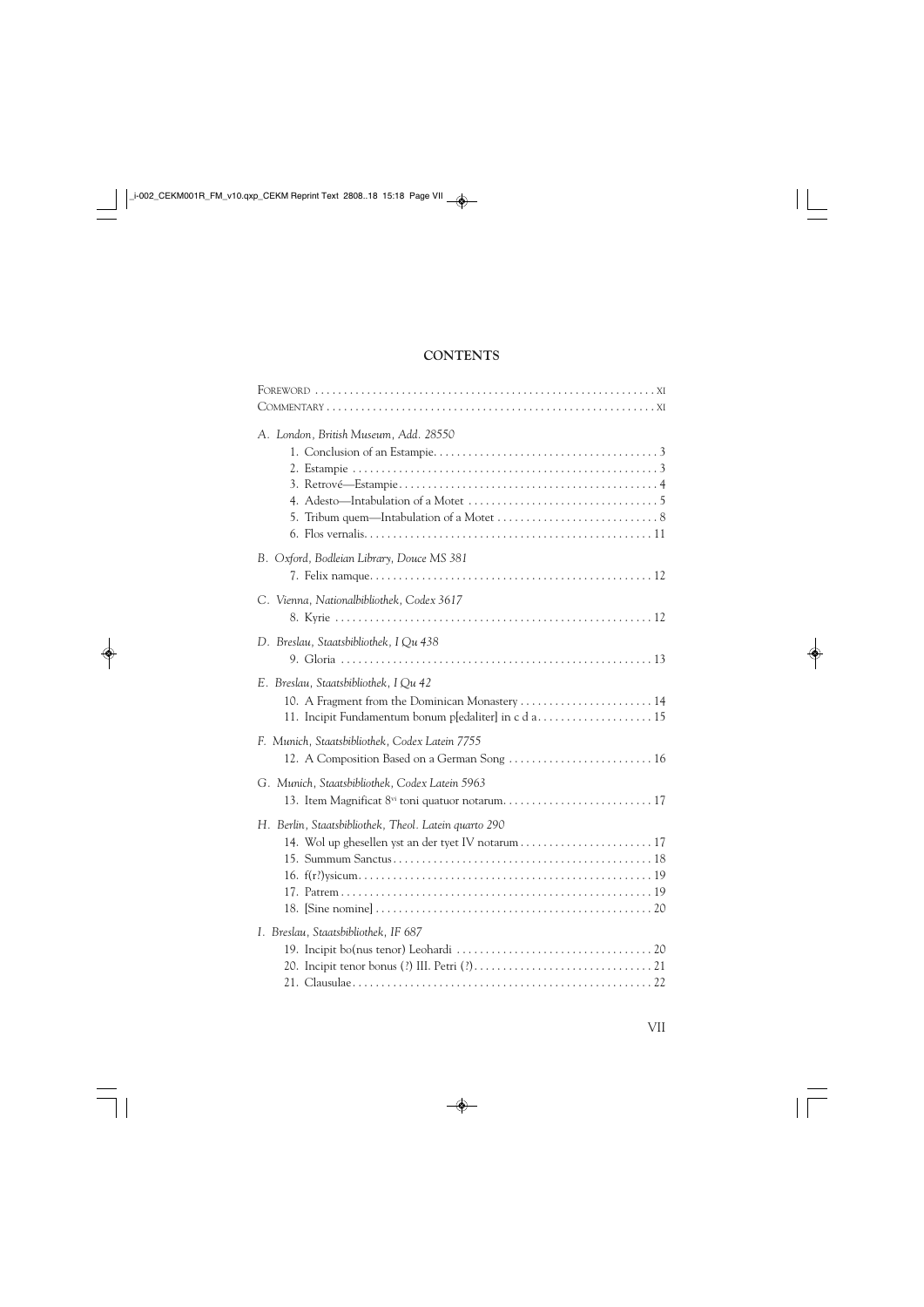| 22. Sequitur nunc tenor bonus trium notarum videlicet                                                                |
|----------------------------------------------------------------------------------------------------------------------|
| 23. Sequitur tenor generis maioris Mit ganczem Willen. 24                                                            |
|                                                                                                                      |
| K. Hamburg, Staatsbibliothek, ND VI 3225                                                                             |
|                                                                                                                      |
| 25. Ornamenting Formulae Divided into Chapters  24                                                                   |
|                                                                                                                      |
|                                                                                                                      |
| 28. Sequitur fundamentum bonum et utile pro cantu chorali valens<br>videlicet octo notarum Wolfgangi de nova domo 26 |
| 29. Incipit fundamentum sub secunda mensura minoris prolacionis  27                                                  |
|                                                                                                                      |
| 31. Sequitur tenor bonus duarum mensurarum vz. sub secunda                                                           |
|                                                                                                                      |
|                                                                                                                      |
| L. Tablature of Adam Ileborgh, 1448                                                                                  |
| 33. Sequitur praeambulum in c et potest variari in d f g a 30                                                        |
| 34. Praeambulum bonum super c manualiter et variatur ad omnes30                                                      |
| 35. Praeambulum bonum pedale seu manuale in d30                                                                      |
|                                                                                                                      |
| 37. Sequitur aliud praeambulum super d manualiter et variatur                                                        |
|                                                                                                                      |
| 38. Mensura trium notarum supra tenorem Frowe al myn hoffen                                                          |
|                                                                                                                      |
| 39. Mensura duorum notarum eiusdem tenoris32                                                                         |
| 40. Sequitur mensura sex notarum eiusdem tenoris 32                                                                  |
| M. Berlin, Staatsbibliothek, Ms. 40613 (formerly Wernigerode, Codex Zb. 14)                                          |
| 41. Fundamentum organisandi Magistri Conradi Paumanns Ceci de                                                        |
|                                                                                                                      |
|                                                                                                                      |
|                                                                                                                      |
|                                                                                                                      |
| 44. Wach auff mein hort der leucht dorther  44                                                                       |
| 45. Mit ganczem Willen wünsch ich dir  44                                                                            |
|                                                                                                                      |
|                                                                                                                      |
|                                                                                                                      |
| 49. Sequitur tenor Benedicite almechtiger got  47                                                                    |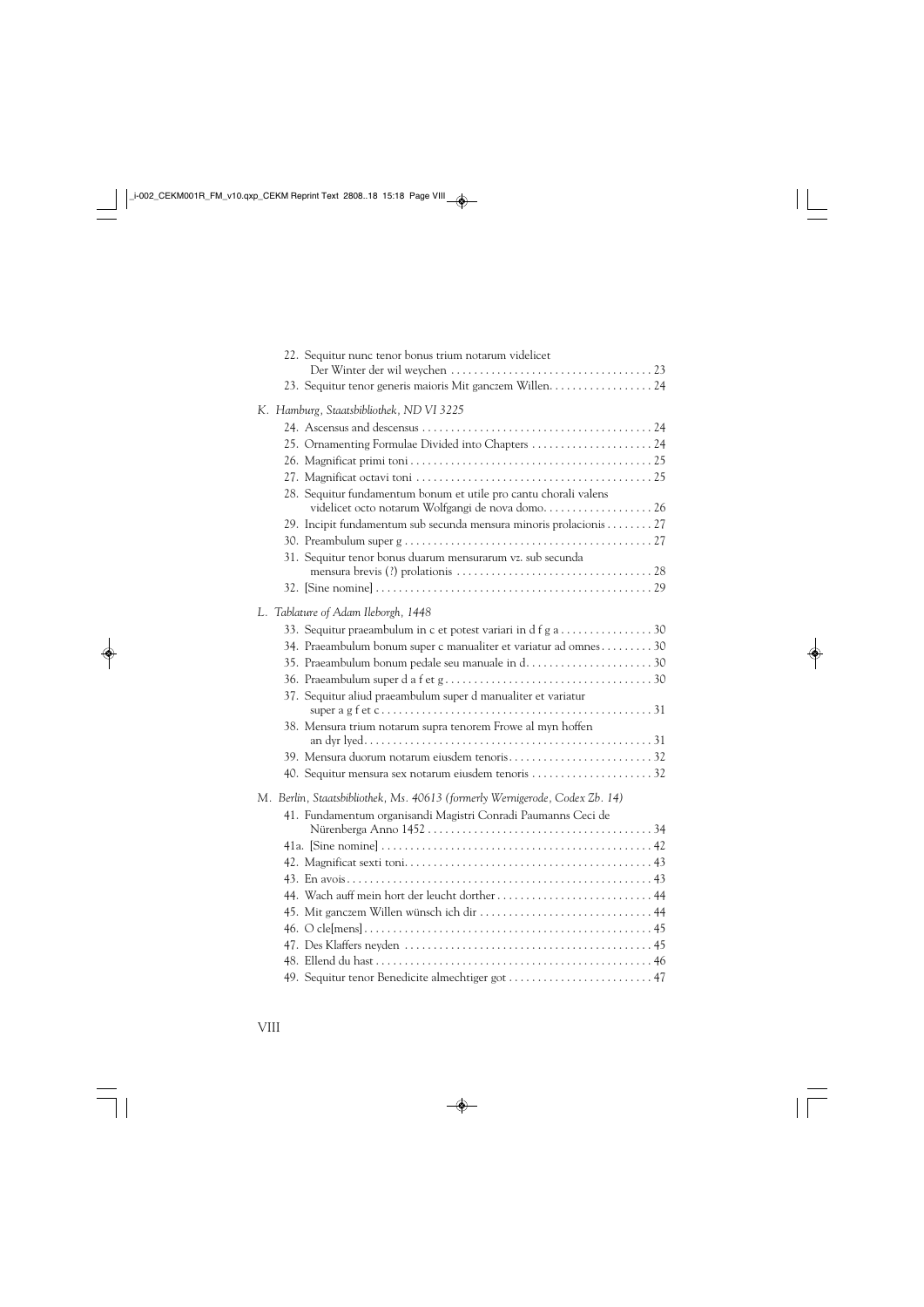|                                                         | 51. Tenor Mein hercz in hohen freuden ist per me Georg de Putenheim 49 |  |
|---------------------------------------------------------|------------------------------------------------------------------------|--|
|                                                         |                                                                        |  |
|                                                         |                                                                        |  |
|                                                         |                                                                        |  |
|                                                         |                                                                        |  |
|                                                         |                                                                        |  |
|                                                         |                                                                        |  |
| N. Erlangen, Universitätsbibliothek, Ms. 554 (now 729?) |                                                                        |  |
|                                                         |                                                                        |  |
|                                                         |                                                                        |  |
|                                                         |                                                                        |  |
|                                                         |                                                                        |  |
|                                                         |                                                                        |  |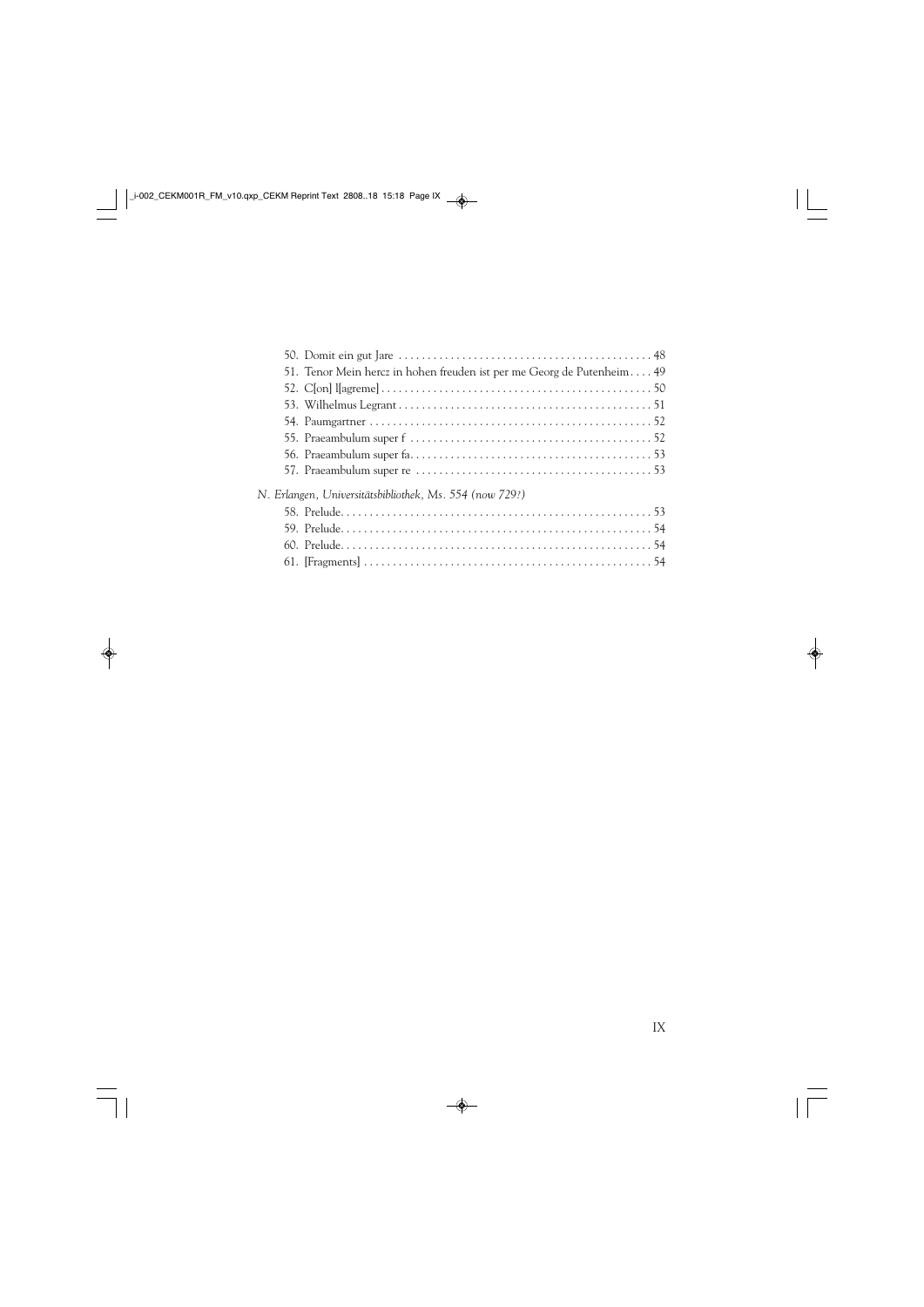#### **FOREWORD**

The present publication, the first of a series entitled *Corpus of Early Keyboard Music,*  contains a transcription of all known sources of keyboard music of the 14th and 15th centuries—none of an earlier date being known—with the exception of two unusually large manuscripts, the Codex Faenza and the Buxheim Organ Book. The latter has recently been published both in facsimile (B. A. Wallner, *Das Buxheimer Orgelbuch,*  1955) and in transcription (B. A. Wallner, *Das Buxheimer Orgelbuch* in Das Erbe deutscher Musik, vols. 37–39, 1958/59). The Codex Faenza will also be published separately.

Aside from these two comprehensive sources, our heritage of mediaeval keyboard music consists of a number of small manuscripts, most of them fragmentary. Some of the compositions contained in these manuscripts have been published here and there, but to collect all of them in one volume seemed to be a worthwhile undertaking.

Before turning to a brief description of the sources and some remarks about their contents, I should like to express my gratitude—shared, I am certain, by many others—to Dr. Armen Carapetyan for having taken the initiative in yet another of the many important projects that have come to life through his endeavors on behalf of musicology. My gratitude is slightly tempered by the fact that he has asked me not only to contribute several volumes to the *Corpus of Early Keyboard Music* but also to serve as its general editor, a function that entails a considerable amount of work, time, and responsibility. However, I am very glad to give all possible help to a project, which to me means a life-long dream come true.

#### **Commentary**

As for editorial procedures, the modern practice of an accidental being valid for an entire measure has been accepted. This practice applies particularly to the sources C to N, in which each note carries its own sign of alteration, a descending line (with or without a crossing stroke) in the staff notation of the upper part, a little loop (abbreviation for lat. *-is*) attached to the *f*, *c*, etc. in the letter notation of the lower parts, in which also separated signs are used for *b-natural* and *b-flat*. This means, therefore, that in No. 9, measure 5 the original has four *f-sharps,* which in the transcription are indicated by a single sharp placed in front of the first note.

Editorial accidentals have been used very sparingly, probably more so than many of my colleagues would deem appropriate and necessary.

In the compositions from the source A (Nos. 1–6) the note values are reduced 1:8 (*brevis*=quarter note), in the others, 1:4 (*semibrevis*=quarter note). The distribution of the voice parts is exactly as in the original, the staff notation being reproduced on the upper system, the letter notation on the lower.